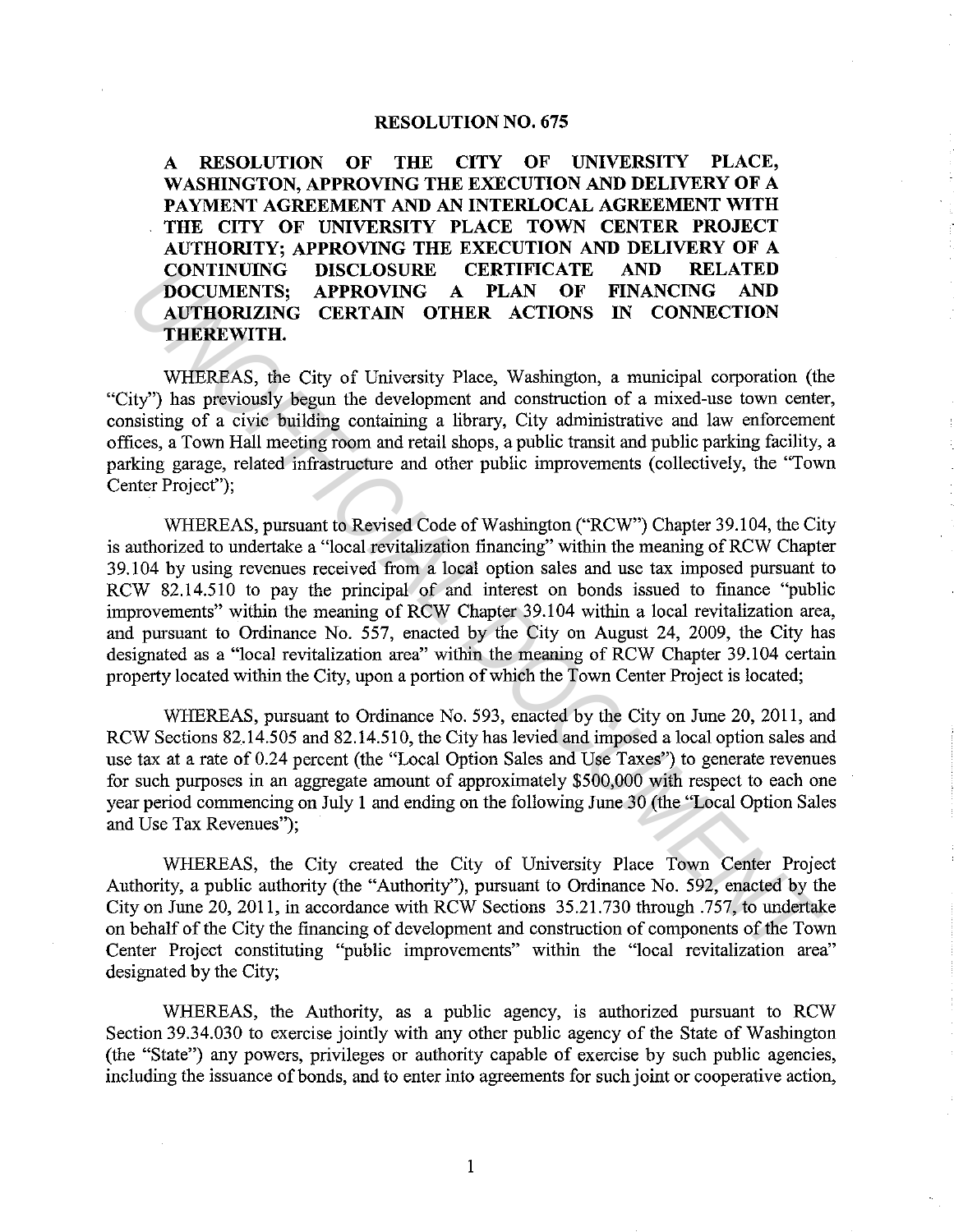and is authorized pursuant to section 35.21.745 RCW, as amended, to loan and borrow funds and issue bonds and other instruments evidencing indebtedness;

WHEREAS, the Authority intends to issue its Local Option Sales and Use Tax Revenue Bonds, Series 2011 (the "Bonds") pursuant to the Master Trust Agreement, to be dated as of June 1, 2011 (the "Master Trust Agreement"), between the Authority and U.S. Bank National Association, a national banking association organized and existing under the laws of the United States of America, as trustee (the "Trustee"), as amended and supplemented from time to time, including as supplemented by a First Supplemental Trust Agreement, to be dated as of June 1, 2011 (the "First Supplemental Trust Agreement" and together with the Master Trust Agreement, the "Trust Agreement"), between the Authority and the Trustee, for purposes of financing the completion of the of the Town Center Project;

WHEREAS, the Bonds are to be repaid from the Local Option Sales and Use Tax Revenues to be pledged by the City under a Payment Agreement, to be dated as of June 1, 2011 (the "Payment Agreement"), between the City and the Authority;

WHEREAS, the Authority and the City wish to enter into an Interlocal Agreement, to be dated as of June 1, 2011 (the "Interlocal Agreement"), pursuant to RCW Chapter 39.34, pursuant to which the Authority is to undertake on behalf of the City the financing of the completion of the "public improvements" within the Town Center Project by issuing the Bonds, and the City is to agree to contribute the Local Option Sales and Use Tax Revenues to the Authority to pay when due the principal of and interest on the Bonds; and Idea of America, as truster (the "Truster"), as amended and supplementat from time to time<br>Inding as supplemented by a First Supplemental Trust Agreement, to be dated as of June if  $1$  (the "First Supplemental Trust Agreem

WHEREAS, the City Council has determined that it is in the best interests of the City to have the Authority undertake the financing of the public improvements within the Town Center Project on behalf of the City through issuance of the Bonds, and to pledge the Local Option Sales and Use Tax Revenues to the payment of the Bonds;

## **NOW, THEREFORE, BE IT RESOLVED BY THE CITY COUNCIL OF THE CITY OF UNIVERSITY PLACE, WASHINGTON, AS FOLLOWS:**

**Section 1. Confirmation of Findings.** The City Council hereby confirms the findings set forth in Section 1 of Ordinance 557, adopted on August 24, 2009.

**Section 2.** Approval of Financing Plan. The City Council hereby approves the financing of the components of the Town Center Project constituting "public improvements" through Authority's issuance of the Bonds, and the pledge and assignment of the Local Option Sales and Use Tax Revenues to the Authority or the Trustee, as the assignee of the Authority, to secure the payment of the principal of and interest on such Bonds.

**Section 3.** Approval of Interlocal Agreement. The Interlocal Agreement is approved in substantially the form presented at this meeting, and the City Manager, or his designee, each an "Authorized Representative," each acting singly, are hereby authorized to execute and deliver the Interlocal Agreement on behalf of the City, with such changes therein as the Authorized Representative executing the Interlocal Agreement shall deem appropriate and in the best interests of the City, upon consultation with counsel to the City, as conclusively